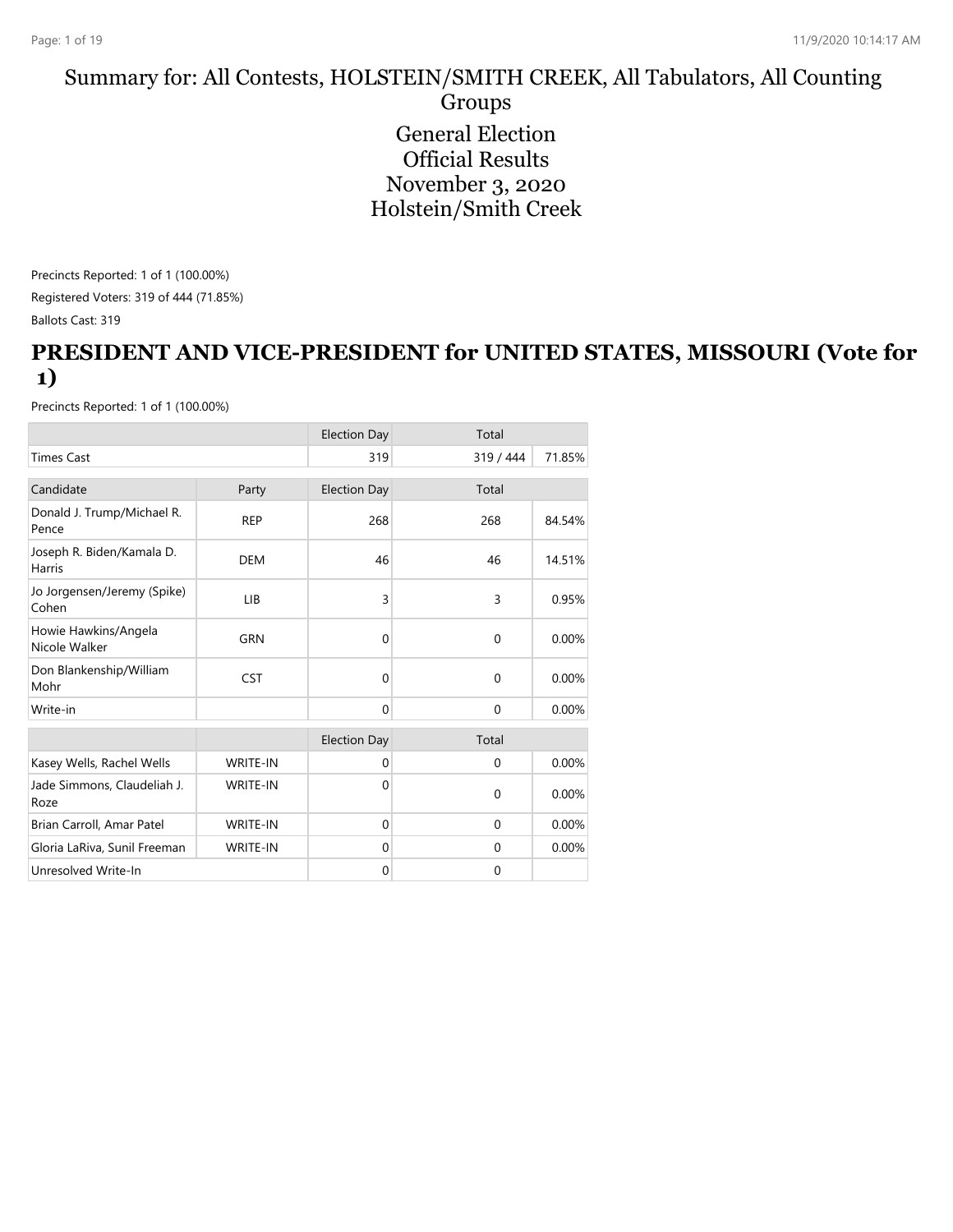# **GOVERNOR for MISSOURI, MISSOURI (Vote for 1)**

|                     |                 | <b>Election Day</b> | Total     |        |
|---------------------|-----------------|---------------------|-----------|--------|
| <b>Times Cast</b>   |                 |                     | 319 / 444 | 71.85% |
| Candidate           | Party           | <b>Election Day</b> | Total     |        |
| Mike Parson         | <b>REP</b>      | 263                 | 263       | 83.49% |
| Nicole Galloway     | DEM             | 50                  | 50        | 15.87% |
| <b>Rik Combs</b>    | LIB.            | $\overline{c}$      | 2         | 0.63%  |
| Jerome Howard Bauer | GRN             | $\Omega$            | $\Omega$  | 0.00%  |
| Write-in            |                 | $\Omega$            | $\Omega$  | 0.00%  |
|                     |                 | <b>Election Day</b> | Total     |        |
| Arnie C. AC Dienoff | <b>WRITE-IN</b> | $\Omega$            | $\Omega$  | 0.00%  |
| Theo (Ted) Brown Sr | <b>WRITE-IN</b> | $\Omega$            | $\Omega$  | 0.00%  |
| Martin Lindstedt    | <b>WRITE-IN</b> | $\Omega$            | $\Omega$  | 0.00%  |
| Unresolved Write-In |                 | $\Omega$            | $\Omega$  |        |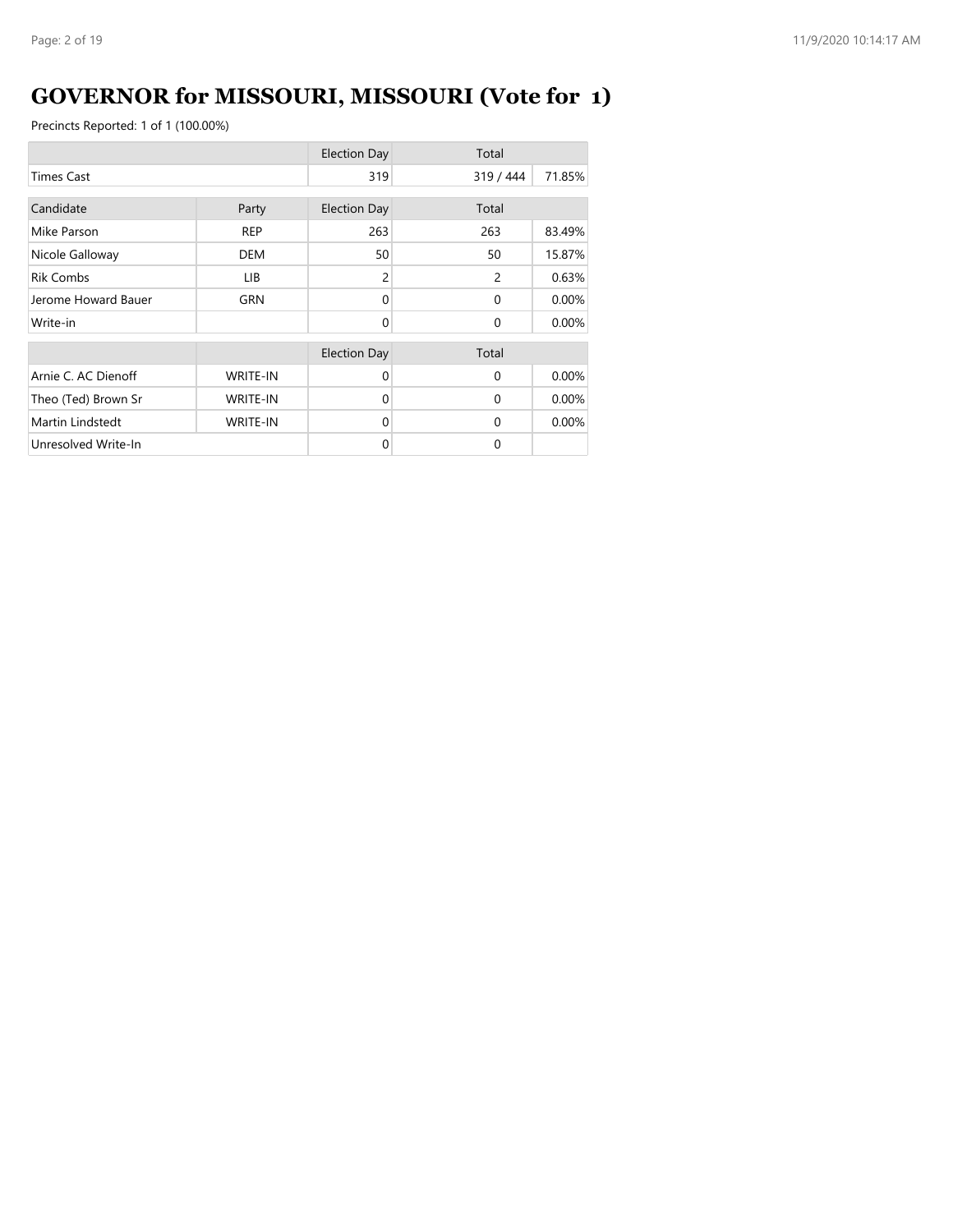# **LIEUTENANT GOVERNOR for MISSOURI, MISSOURI (Vote for 1)**

|                     |                 | <b>Election Day</b> | Total        |        |
|---------------------|-----------------|---------------------|--------------|--------|
| <b>Times Cast</b>   |                 | 319                 | 319 / 444    | 71.85% |
| Candidate           |                 |                     | Total        |        |
|                     | Party           | <b>Election Day</b> |              |        |
| Mike Kehoe          | <b>REP</b>      | 265                 | 265          | 85.76% |
| Alissia Canady      | <b>DEM</b>      | 43                  | 43           | 13.92% |
| <b>Bill Slantz</b>  | LIB.            |                     | 1            | 0.32%  |
| Kelley Dragoo       | <b>GRN</b>      | $\Omega$            | $\mathbf{0}$ | 0.00%  |
| Write-in            |                 | $\Omega$            | $\mathbf{0}$ | 0.00%  |
|                     |                 | <b>Election Day</b> | Total        |        |
|                     |                 |                     |              |        |
| Jeremy Gundel       | <b>WRITE-IN</b> | $\Omega$            | $\Omega$     | 0.00%  |
| Unresolved Write-In |                 | 0                   | 0            |        |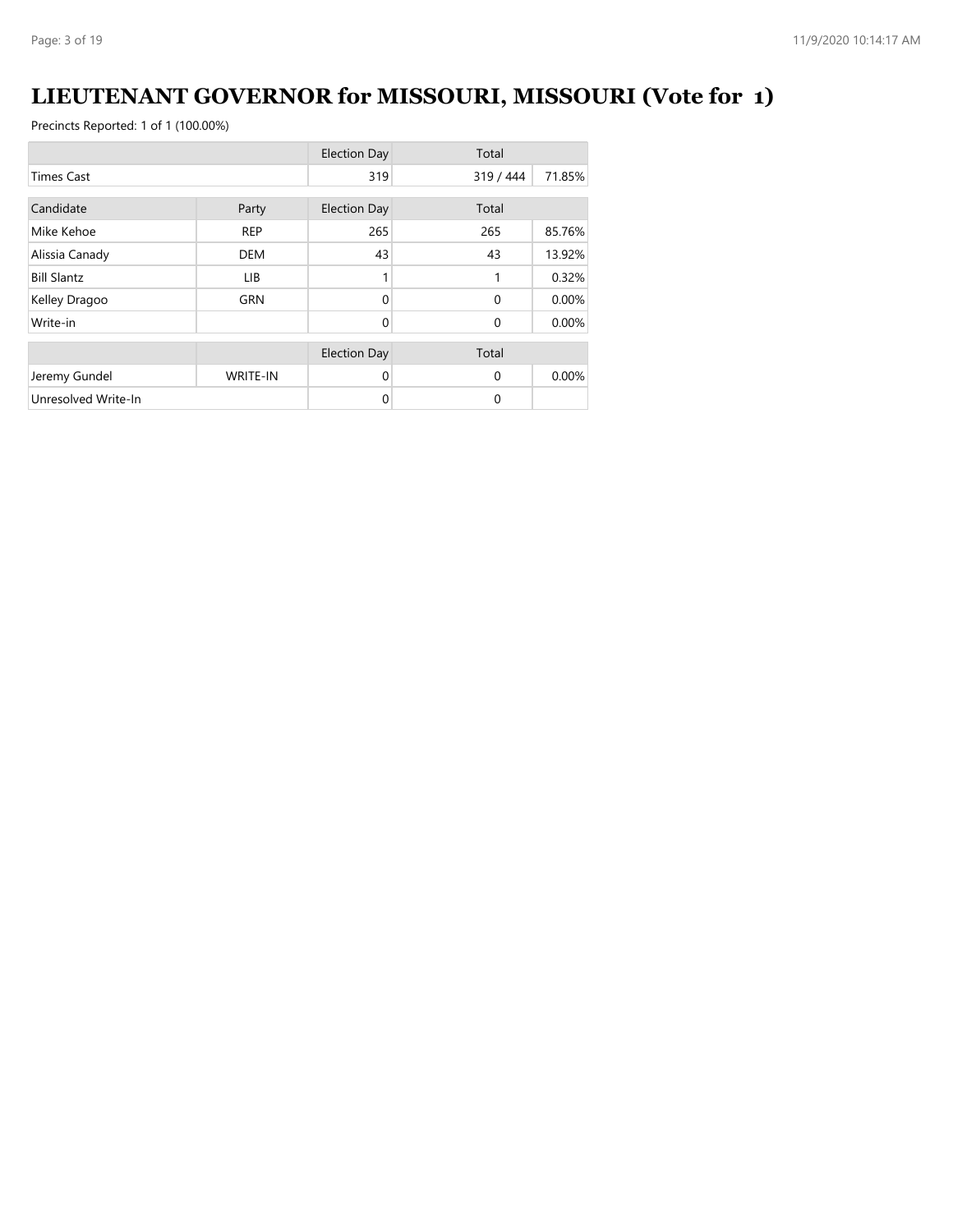# **SECRETARY OF STATE for MISSOURI, MISSOURI (Vote for 1)**

|                        |            | <b>Election Day</b> | Total     |        |
|------------------------|------------|---------------------|-----------|--------|
| <b>Times Cast</b>      |            |                     | 319 / 444 | 71.85% |
| Candidate<br>Party     |            | <b>Election Day</b> | Total     |        |
| John R. (Jay) Ashcroft | <b>REP</b> | 261                 | 261       | 84.47% |
| Yinka Faleti           | <b>DEM</b> | 41                  | 41        | 13.27% |
| Carl Herman Freese     | LIB.       | 6                   | 6         | 1.94%  |
| Paul Lehmann           | <b>GRN</b> |                     |           | 0.32%  |
| Paul Venable           | <b>CST</b> | $\Omega$            | $\Omega$  | 0.00%  |
| Write-in               |            | $\Omega$            | $\Omega$  | 0.00%  |
|                        |            | <b>Election Day</b> | Total     |        |
| Unresolved Write-In    |            | 0                   | $\Omega$  |        |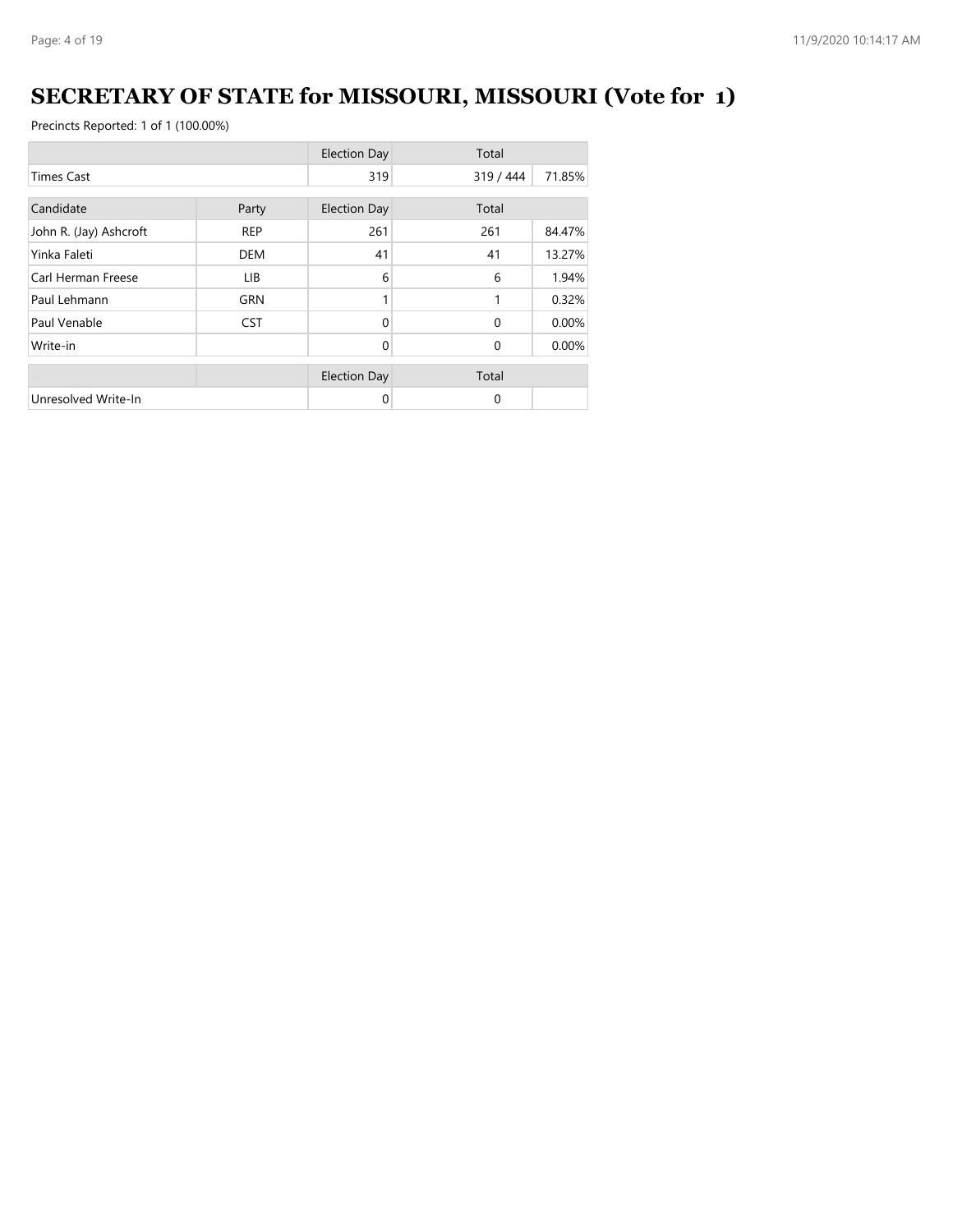# **STATE TREASURER for MISSOURI, MISSOURI (Vote for 1)**

|                        |            | <b>Election Day</b> | Total     |        |
|------------------------|------------|---------------------|-----------|--------|
| <b>Times Cast</b>      |            | 319                 | 319 / 444 | 71.85% |
| Candidate<br>Party     |            | <b>Election Day</b> | Total     |        |
| Scott Fitzpatrick      | <b>REP</b> | 254                 | 254       | 83.55% |
| Vicki Lorenz Englund   | <b>DEM</b> | 44                  | 44        | 14.47% |
| Nicholas (Nick) Kasoff | LIB.       | 5                   | 5         | 1.64%  |
| Joseph Civettini       | <b>GRN</b> |                     | 1         | 0.33%  |
| Write-in               |            | $\Omega$            | $\Omega$  | 0.00%  |
|                        |            | <b>Election Day</b> | Total     |        |
| Unresolved Write-In    |            | 0                   | 0         |        |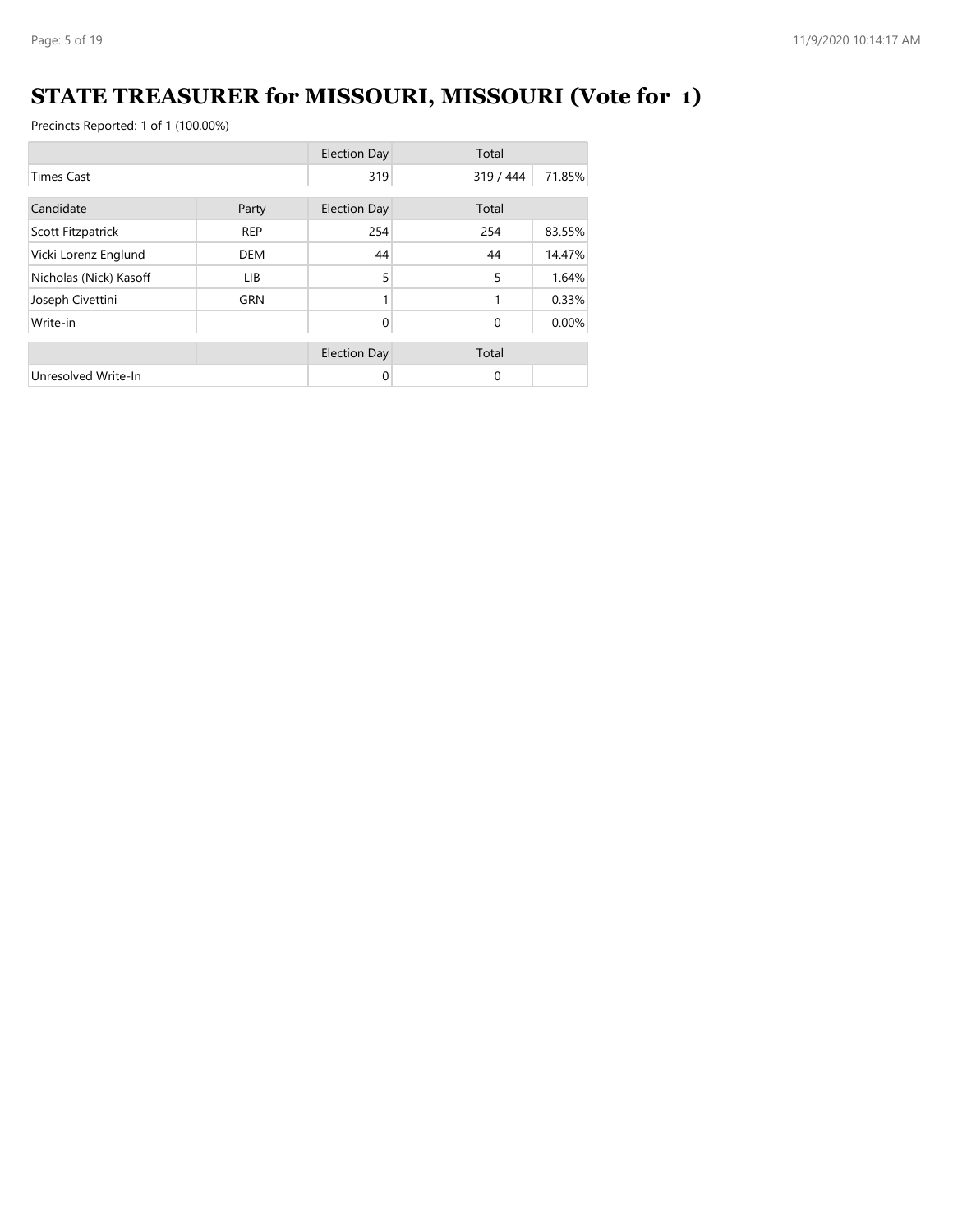### **ATTORNEY GENERAL for MISSOURI, MISSOURI (Vote for 1)**

|                      |            | <b>Election Day</b> | Total        |        |
|----------------------|------------|---------------------|--------------|--------|
| <b>Times Cast</b>    |            | 319                 | 319 / 444    | 71.85% |
| Candidate<br>Party   |            | <b>Election Day</b> | Total        |        |
| Eric Schmitt         | <b>REP</b> | 258                 | 258          | 84.87% |
| <b>Rich Finneran</b> | <b>DEM</b> | 43                  | 43           | 14.14% |
| Kevin C Babcock      | <b>LIB</b> | 3                   | 3            | 0.99%  |
| Write-in             |            | $\Omega$            | $\mathbf{0}$ | 0.00%  |
|                      |            | <b>Election Day</b> | Total        |        |
| Unresolved Write-In  |            | 0                   | 0            |        |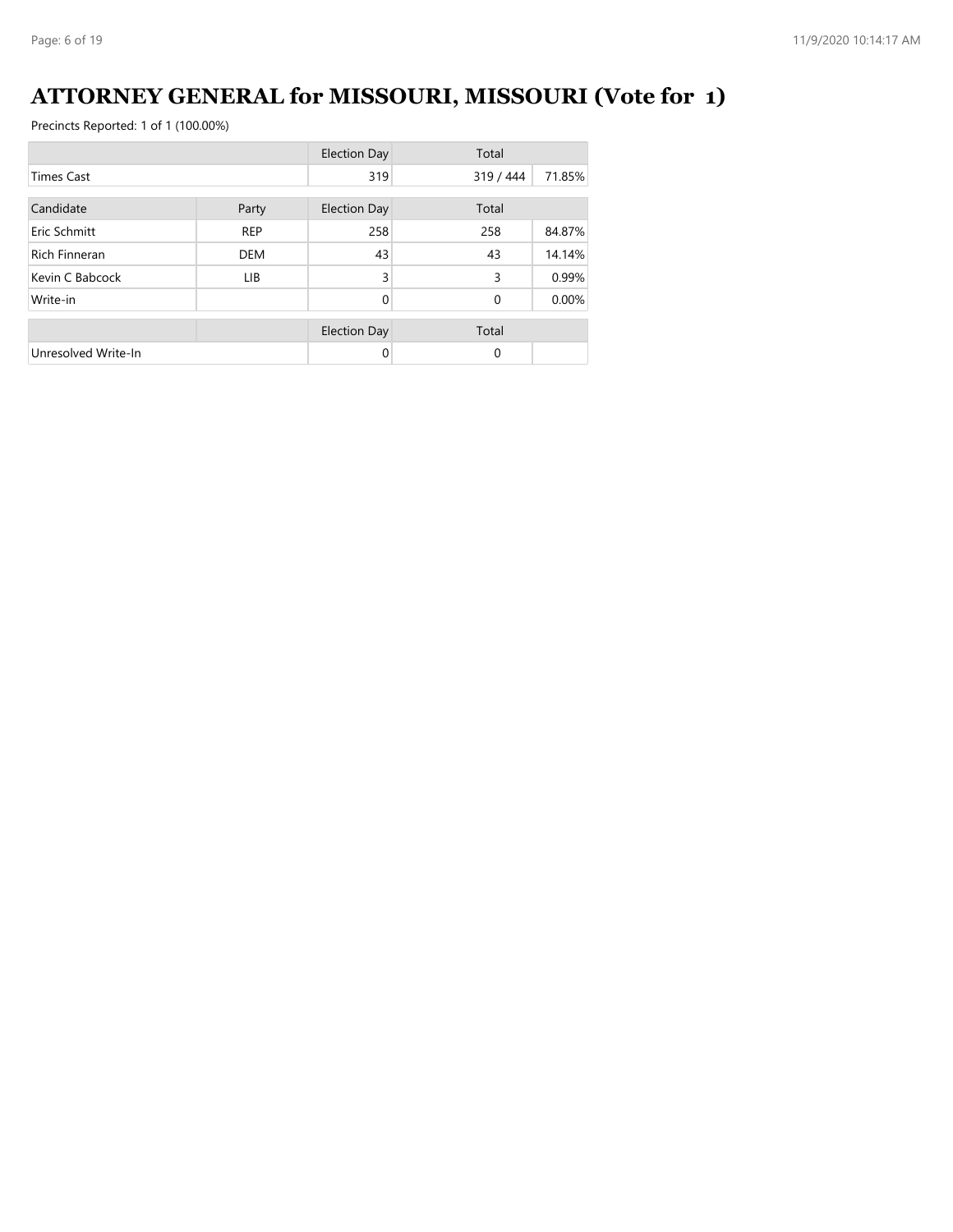#### **UNITED STATES REPRESENTATIVE IN CONGRESS for 3RD DISTRICT, MISSOURI (Vote for 1)**

|                           |                 | <b>Election Day</b> | Total     |        |
|---------------------------|-----------------|---------------------|-----------|--------|
| <b>Times Cast</b>         |                 | 319                 | 319 / 444 | 71.85% |
| Candidate                 | Party           | <b>Election Day</b> | Total     |        |
|                           |                 |                     |           |        |
| <b>Blaine Luetkemeyer</b> | <b>REP</b>      | 268                 | 268       | 87.30% |
| Megan Rezabek             | <b>DEM</b>      | 36                  | 36        | 11.73% |
| Leonard J Steinman II     | <b>LIB</b>      | 3                   | 3         | 0.98%  |
| Write-in                  |                 | 0                   | $\Omega$  | 0.00%  |
|                           |                 |                     |           |        |
|                           |                 | <b>Election Day</b> | Total     |        |
| Thomas (Tom) Clapp        | <b>WRITE-IN</b> | 0                   | $\Omega$  | 0.00%  |
| Unresolved Write-In       |                 | 0                   | $\Omega$  |        |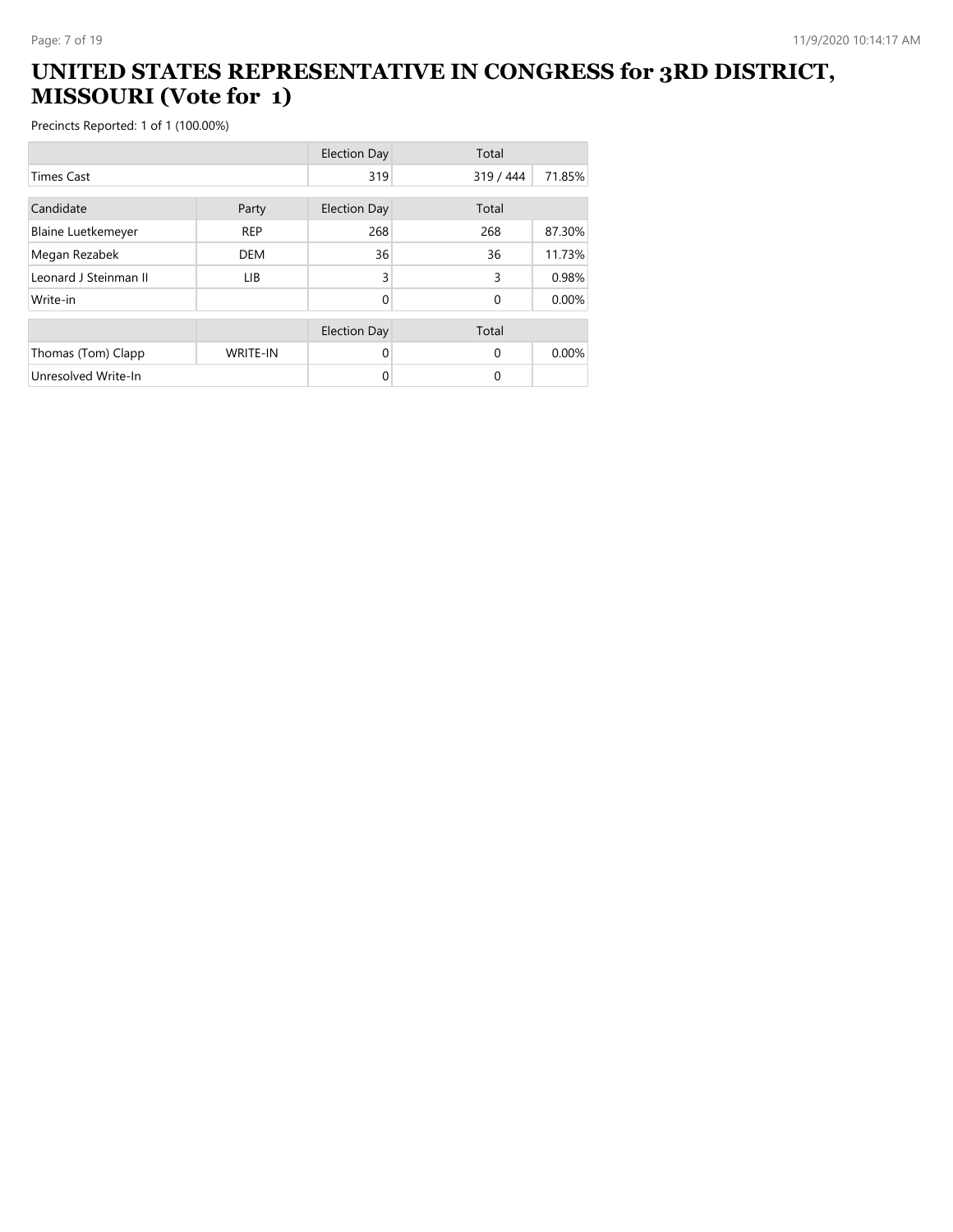### **STATE REPRESENTATIVE for 42ND DISTRICT, MISSOURI (Vote for 1)**

|                     |            | <b>Election Day</b> | Total     |         |
|---------------------|------------|---------------------|-----------|---------|
| <b>Times Cast</b>   |            | 319                 | 319 / 444 | 71.85%  |
|                     |            |                     |           |         |
| Candidate           | Party      | Election Day        | Total     |         |
| Jeff Porter         | <b>REP</b> | 275                 | 275       | 100.00% |
| Write-in            |            | 3                   | 3         | 1.09%   |
|                     |            | <b>Election Day</b> | Total     |         |
| Unresolved Write-In |            | 3                   | 3         |         |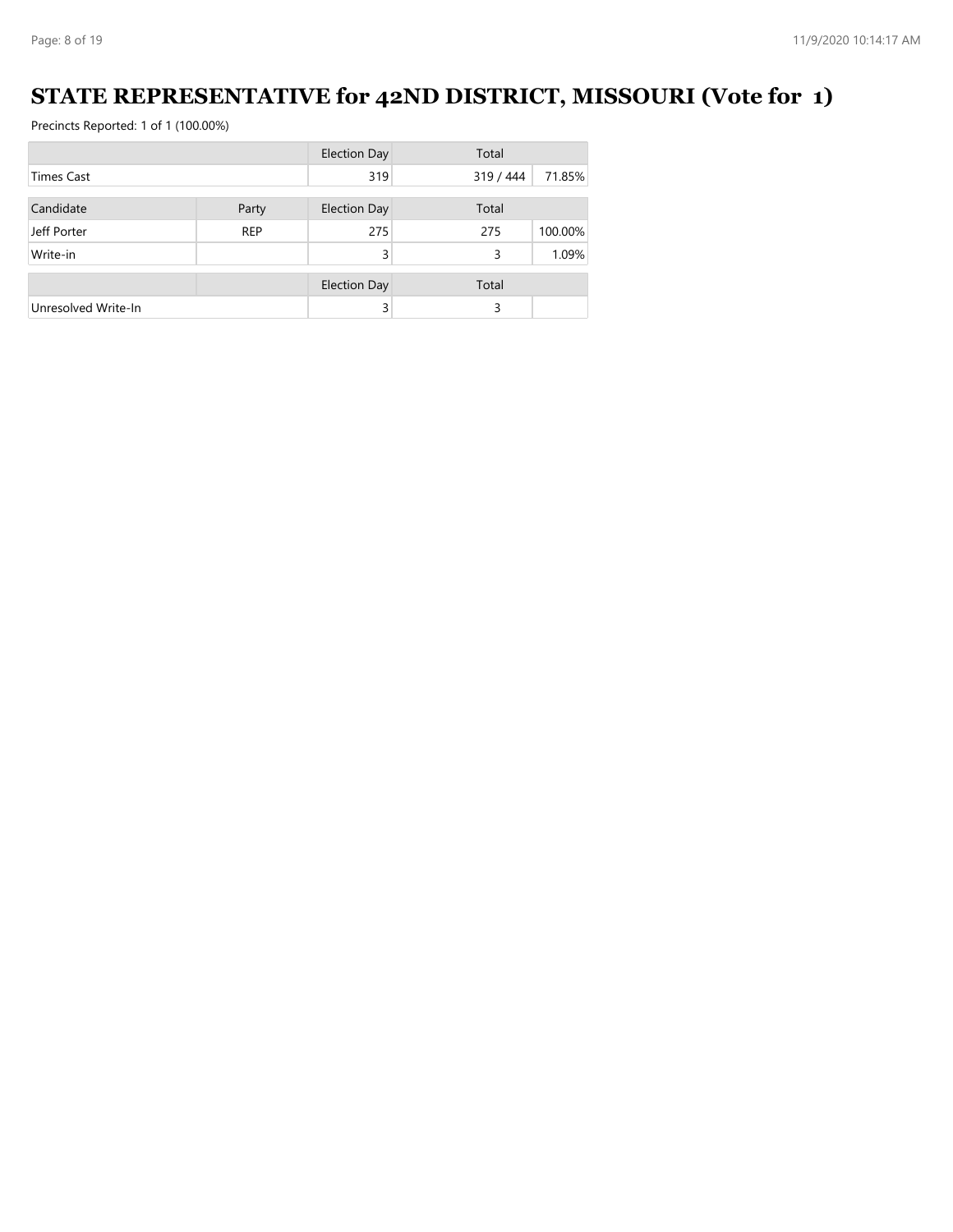### **COUNTY COMMISSIONER for SOUTHERN DISTRICT, MISSOURI (Vote for 1)**

|                     |            | <b>Election Day</b> | Total     |         |
|---------------------|------------|---------------------|-----------|---------|
| <b>Times Cast</b>   |            | 319                 | 319 / 444 | 71.85%  |
|                     |            |                     |           |         |
| Candidate           | Party      | <b>Election Day</b> | Total     |         |
| Tom Meyer           | <b>REP</b> | 273                 | 273       | 100.00% |
| Write-in            |            | 4                   | 4         | 1.47%   |
|                     |            | <b>Election Day</b> | Total     |         |
| Unresolved Write-In |            | 4                   | 4         |         |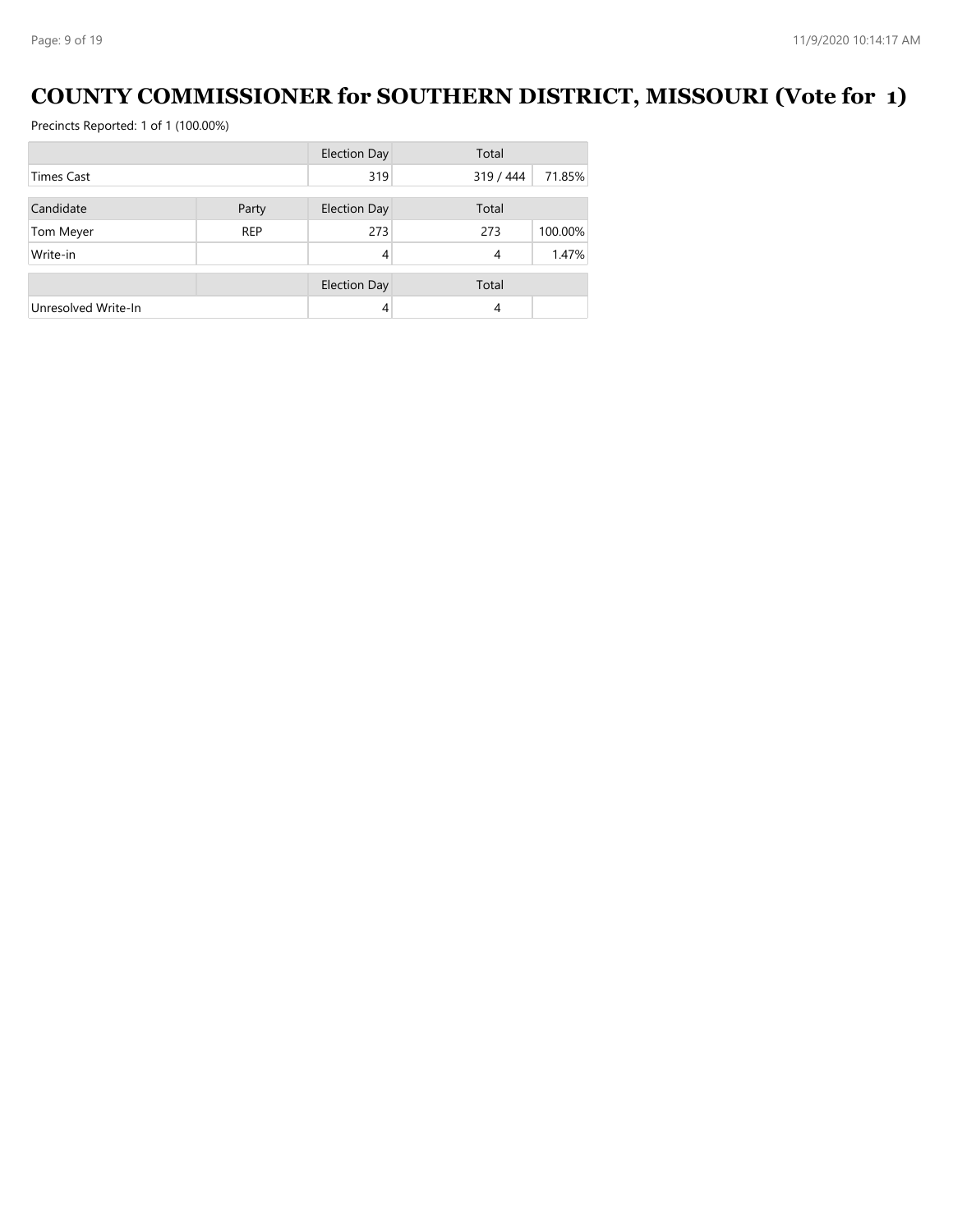# **SHERIFF for WARREN COUNTY, MISSOURI (Vote for 1)**

|                     |            | <b>Election Day</b> | Total     |         |
|---------------------|------------|---------------------|-----------|---------|
| <b>Times Cast</b>   |            | 319                 | 319 / 444 | 71.85%  |
|                     |            |                     |           |         |
| Candidate           | Party      | <b>Election Day</b> | Total     |         |
| Kevin Harrison      | <b>REP</b> | 279                 | 279       | 100.00% |
| Write-in            |            | 4                   | 4         | 1.43%   |
|                     |            |                     |           |         |
|                     |            | <b>Election Day</b> | Total     |         |
| Unresolved Write-In |            | 4                   | 4         |         |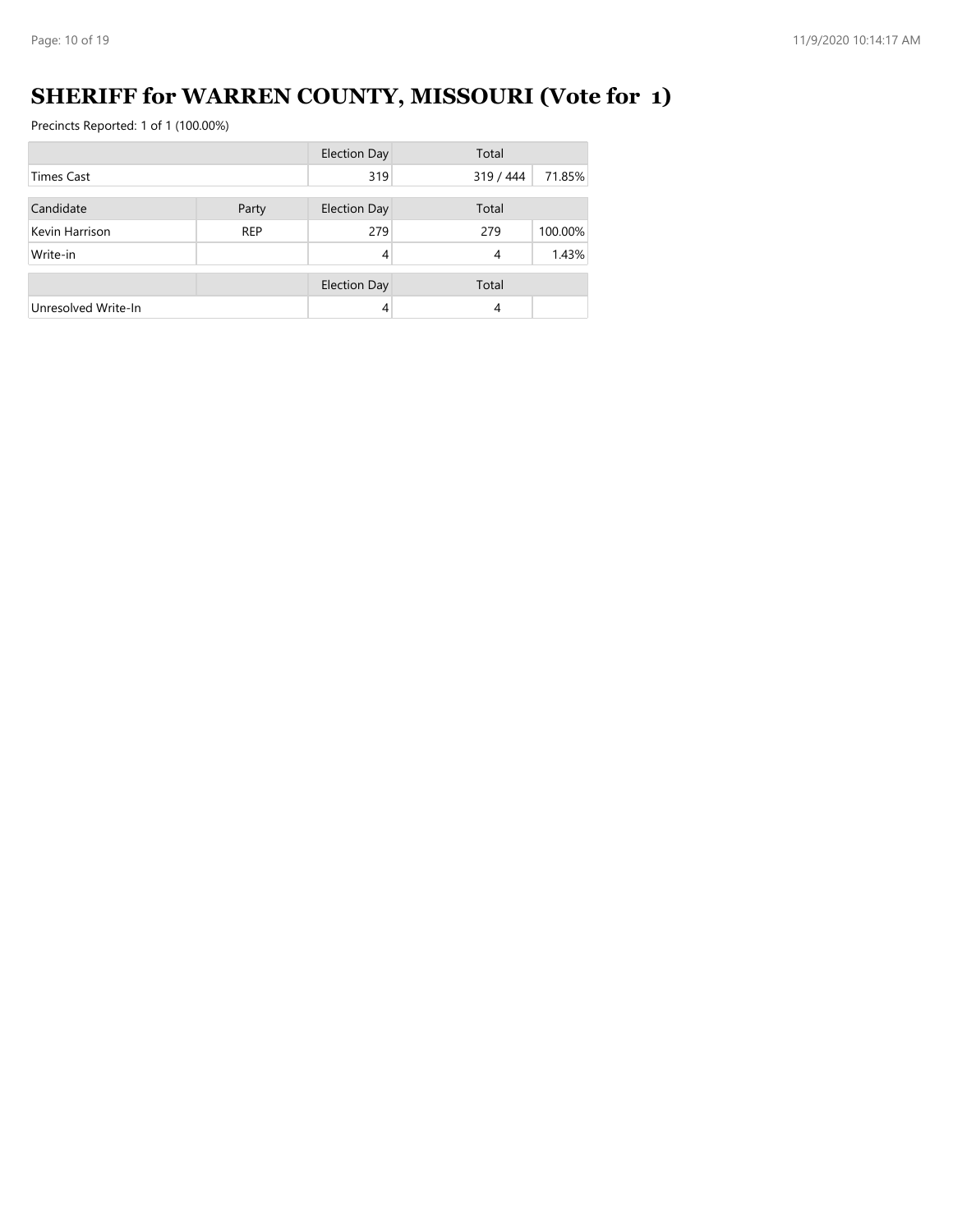# **ASSESSOR for WARREN COUNTY, MISSOURI (Vote for 1)**

|                          |            | <b>Election Day</b> | Total     |         |
|--------------------------|------------|---------------------|-----------|---------|
| <b>Times Cast</b>        |            | 319                 | 319 / 444 | 71.85%  |
| Candidate                | Party      | <b>Election Day</b> | Total     |         |
|                          |            |                     |           |         |
| Kathryn L. (Katie) Smith | <b>REP</b> | 275                 | 275       | 100.00% |
| Write-in                 |            |                     |           | 0.36%   |
|                          |            |                     |           |         |
|                          |            | <b>Election Day</b> | Total     |         |
| Unresolved Write-In      |            |                     |           |         |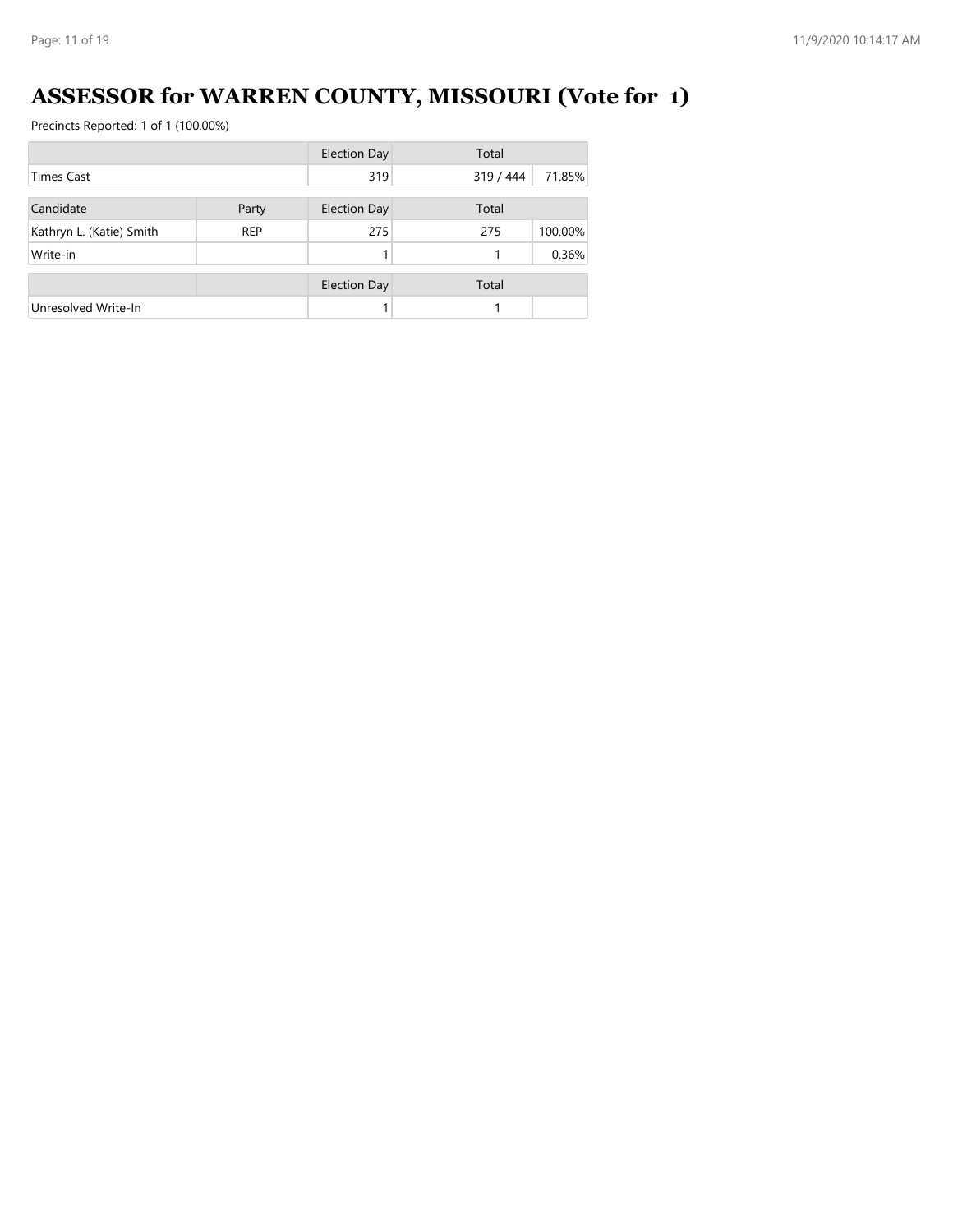### **PUBLIC ADMINISTRATOR for WARREN COUNTY, MISSOURI (Vote for 1)**

|                         |            | <b>Election Day</b> | Total     |         |
|-------------------------|------------|---------------------|-----------|---------|
| <b>Times Cast</b>       |            | 319                 | 319 / 444 | 71.85%  |
|                         |            |                     |           |         |
| Candidate               | Party      | Election Day        | Total     |         |
| Melissa (Missy) Dempsey | <b>REP</b> | 270                 | 270       | 100.00% |
| Write-in                |            |                     |           | 0.37%   |
|                         |            | <b>Election Day</b> | Total     |         |
| Unresolved Write-In     |            |                     |           |         |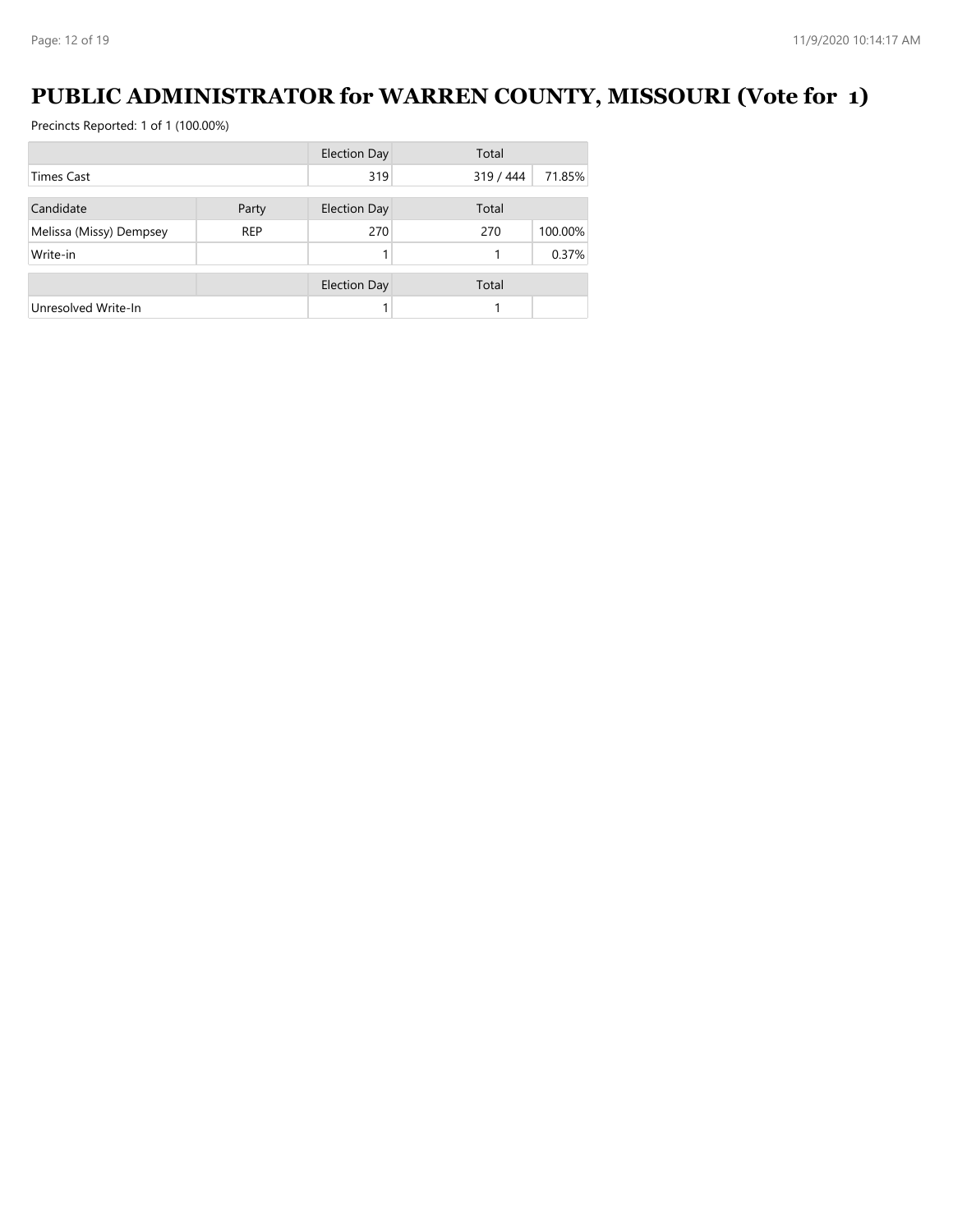# **CORONER for WARREN COUNTY, MISSOURI (Vote for 1)**

|                     |            | <b>Election Day</b> | Total     |         |  |
|---------------------|------------|---------------------|-----------|---------|--|
| <b>Times Cast</b>   |            | 319                 | 319 / 444 | 71.85%  |  |
|                     |            |                     |           |         |  |
| Candidate           | Party      | <b>Election Day</b> | Total     |         |  |
| Mark W. O'Neill     | <b>REP</b> | 262                 | 262       | 100.00% |  |
| Write-in            |            |                     |           | 0.38%   |  |
|                     |            | <b>Election Day</b> | Total     |         |  |
| Unresolved Write-In |            |                     |           |         |  |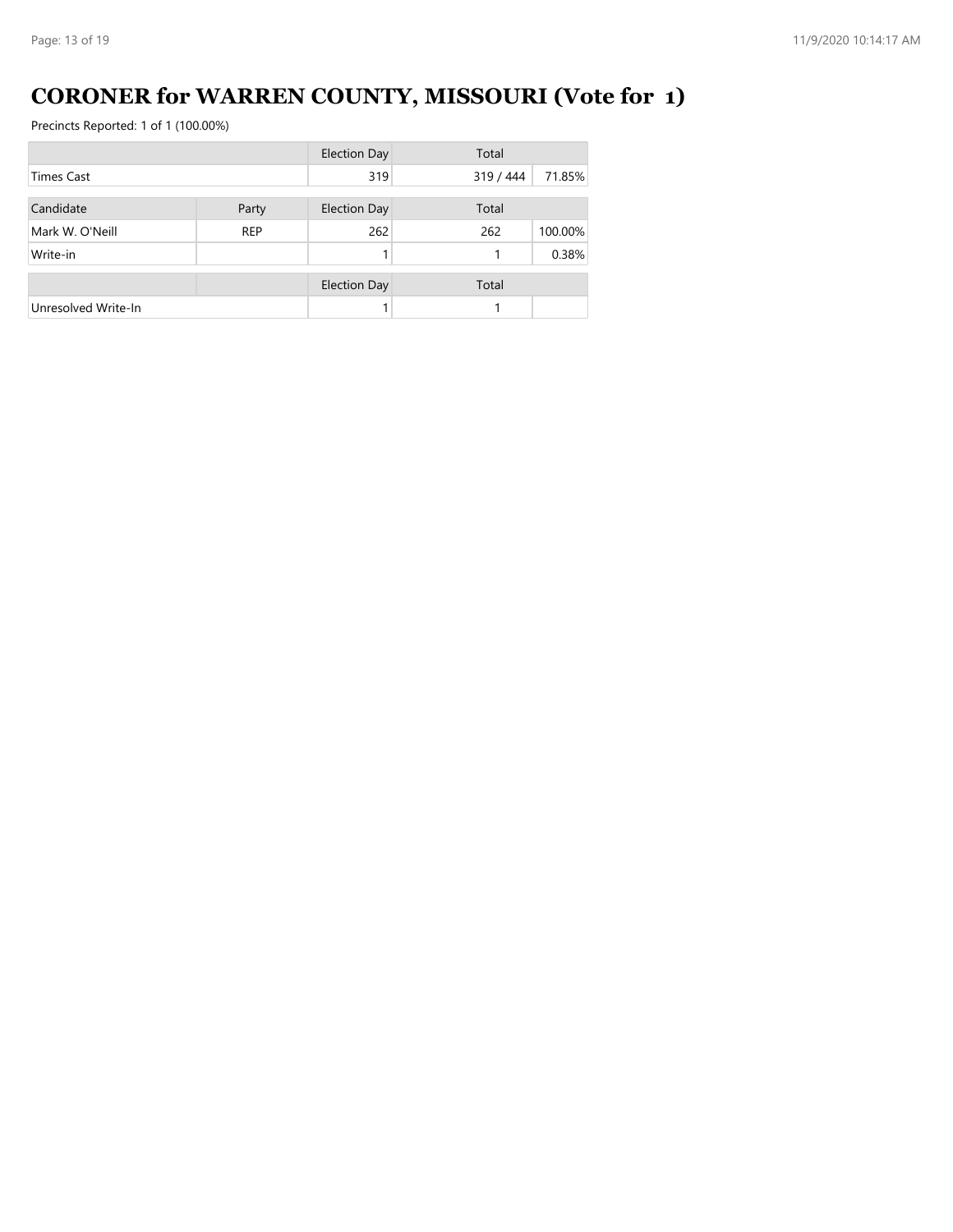# **SURVEYOR for WARREN COUNTY, MISSOURI (Vote for 1)**

|                     |            | <b>Election Day</b> | Total     |         |  |
|---------------------|------------|---------------------|-----------|---------|--|
| <b>Times Cast</b>   |            | 319                 | 319 / 444 | 71.85%  |  |
| Candidate<br>Party  |            | <b>Election Day</b> | Total     |         |  |
| Robert L. Lewis     | <b>REP</b> | 262                 | 262       | 100.00% |  |
| Write-in            |            |                     |           | 0.38%   |  |
|                     |            | <b>Election Day</b> | Total     |         |  |
| Unresolved Write-In |            |                     |           |         |  |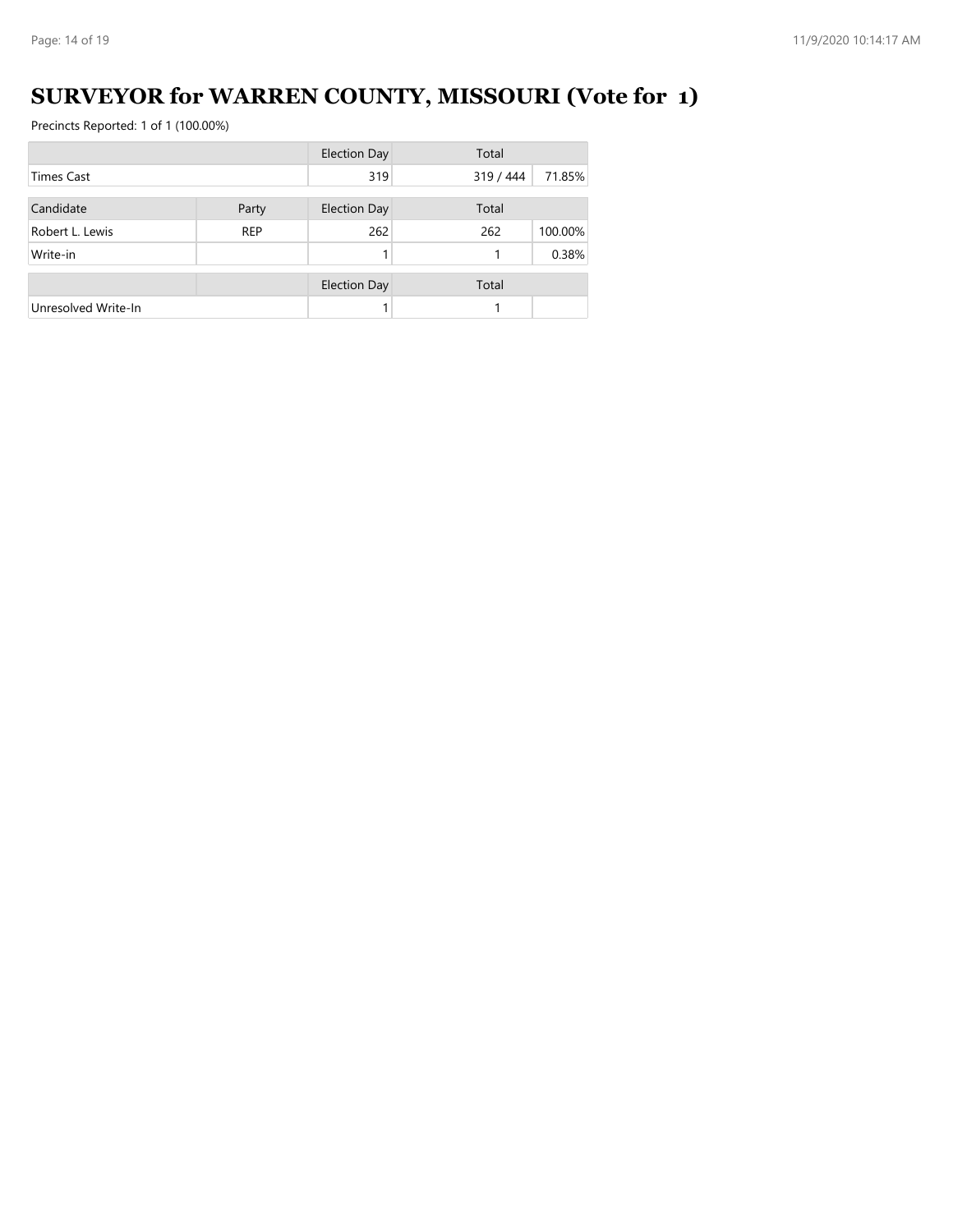### **CONSTITUTIONAL AMENDMENT NO. 1, MISSOURI (Vote for 1)**

|                     |       | <b>Election Day</b> | Total     |        |  |
|---------------------|-------|---------------------|-----------|--------|--|
| <b>Times Cast</b>   |       | 319                 | 319 / 444 | 71.85% |  |
|                     |       |                     |           |        |  |
| Candidate           | Party | <b>Election Day</b> | Total     |        |  |
| <b>YES</b>          |       | 103                 | 103       | 35.40% |  |
| <b>NO</b>           |       | 188                 | 188       | 64.60% |  |
|                     |       |                     |           |        |  |
|                     |       | <b>Election Day</b> | Total     |        |  |
| Unresolved Write-In |       | $\Omega$            | 0         |        |  |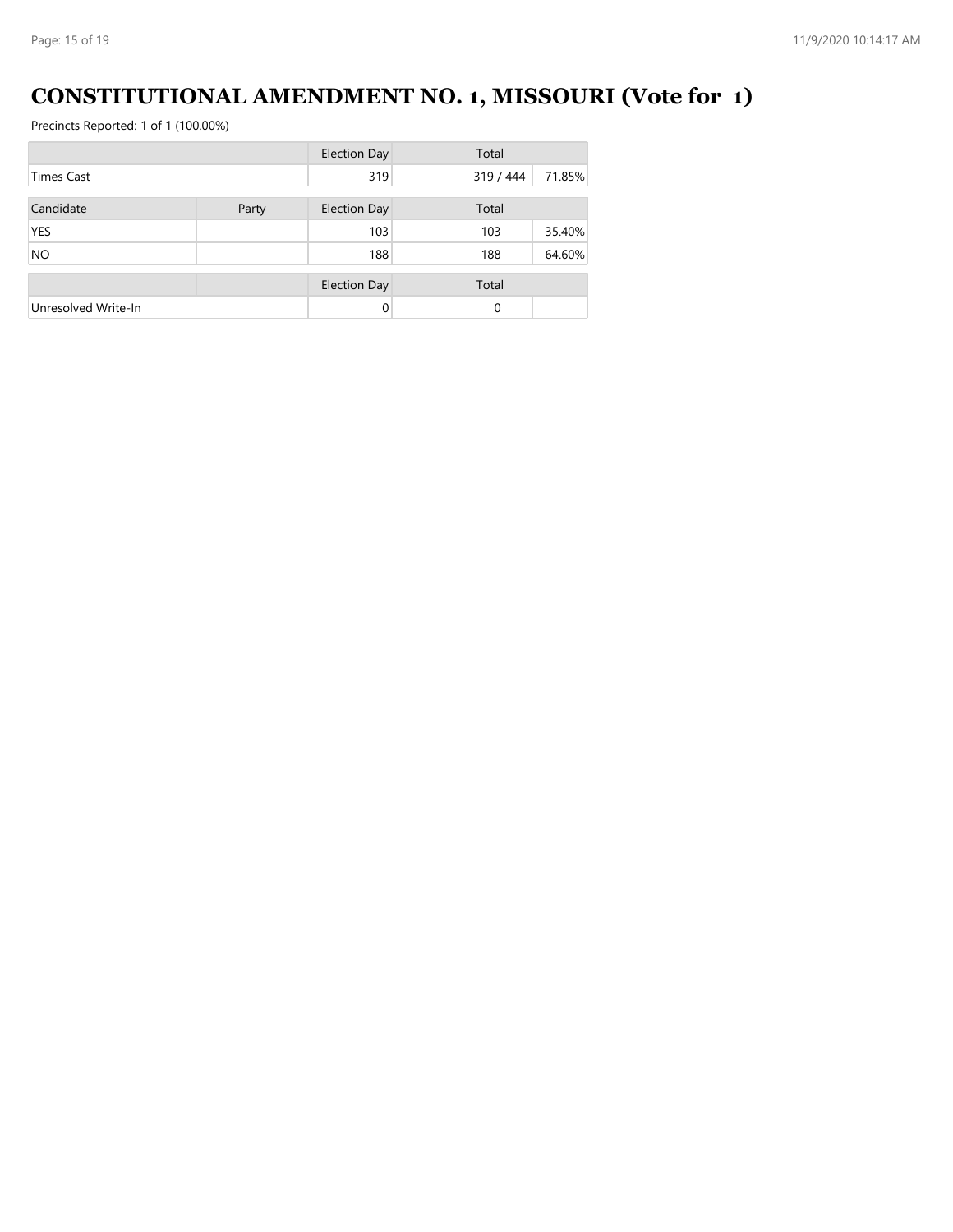# **CONSTITUTIONAL AMENDMENT NO. 3, MISSOURI (Vote for 1)**

|                     |       | <b>Election Day</b> | Total     |        |  |
|---------------------|-------|---------------------|-----------|--------|--|
| <b>Times Cast</b>   |       | 319                 | 319 / 444 | 71.85% |  |
|                     |       |                     |           |        |  |
| Candidate           | Party | <b>Election Day</b> | Total     |        |  |
| <b>YES</b>          |       | 197                 | 197       | 65.45% |  |
| <b>NO</b>           |       | 104                 | 104       | 34.55% |  |
|                     |       | <b>Election Day</b> | Total     |        |  |
| Unresolved Write-In |       | 0                   | 0         |        |  |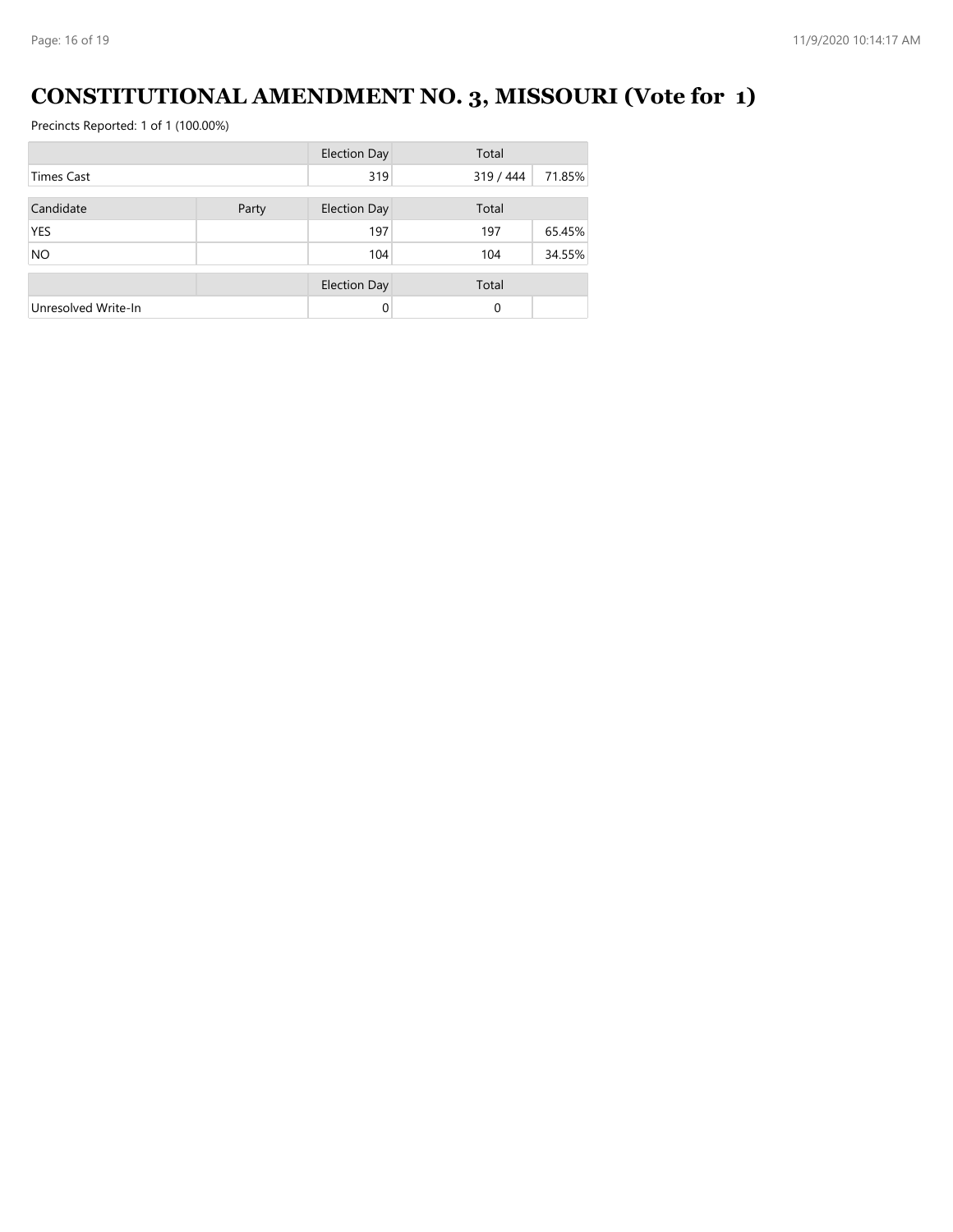#### **JUDGE(S) for MISSOURI SUPREME COURT, MISSOURI (BRECKENRIDGE) (Vote for 1)**

|                     |       | <b>Election Day</b> | Total     |        |  |
|---------------------|-------|---------------------|-----------|--------|--|
| <b>Times Cast</b>   |       | 319                 | 319 / 444 | 71.85% |  |
| Candidate           | Party | <b>Election Day</b> | Total     |        |  |
| <b>YES</b>          |       | 201                 | 201       | 77.01% |  |
| <b>NO</b>           |       | 60                  | 60        | 22.99% |  |
|                     |       | <b>Election Day</b> | Total     |        |  |
| Unresolved Write-In |       | 0                   | 0         |        |  |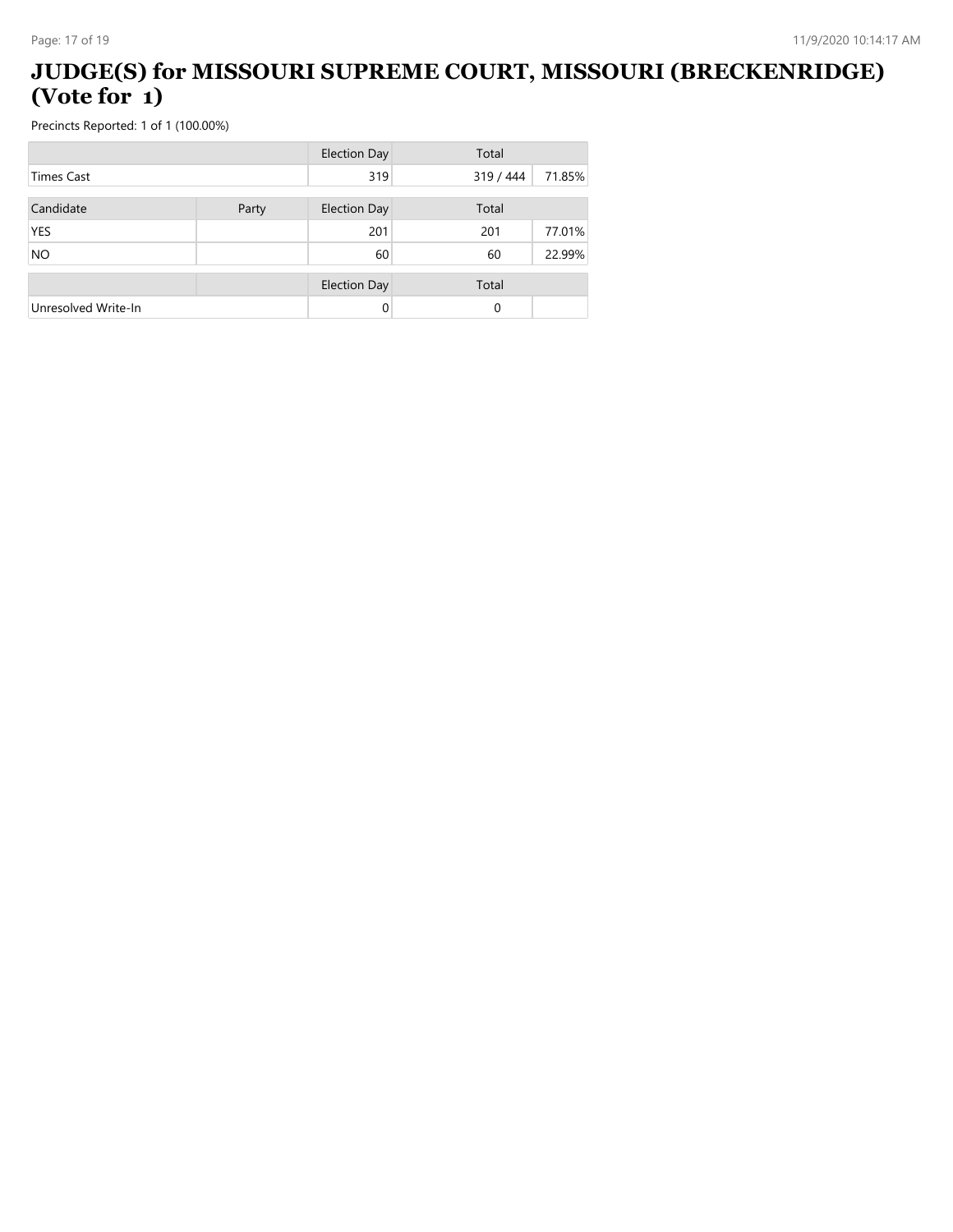#### **JUDGE(S) for MISSOURI COURT OF APPEALS, EASTERN DISTRICT, MISSOURI (ODENWALD) (Vote for 1)**

|                     |       | <b>Election Day</b> | Total     |        |  |
|---------------------|-------|---------------------|-----------|--------|--|
| <b>Times Cast</b>   |       | 319                 | 319 / 444 | 71.85% |  |
| Candidate           | Party | <b>Election Day</b> | Total     |        |  |
| <b>YES</b>          |       | 194                 | 194       | 74.62% |  |
| <b>NO</b>           |       | 66                  | 66        | 25.38% |  |
|                     |       | <b>Election Day</b> | Total     |        |  |
| Unresolved Write-In |       | 0                   | 0         |        |  |